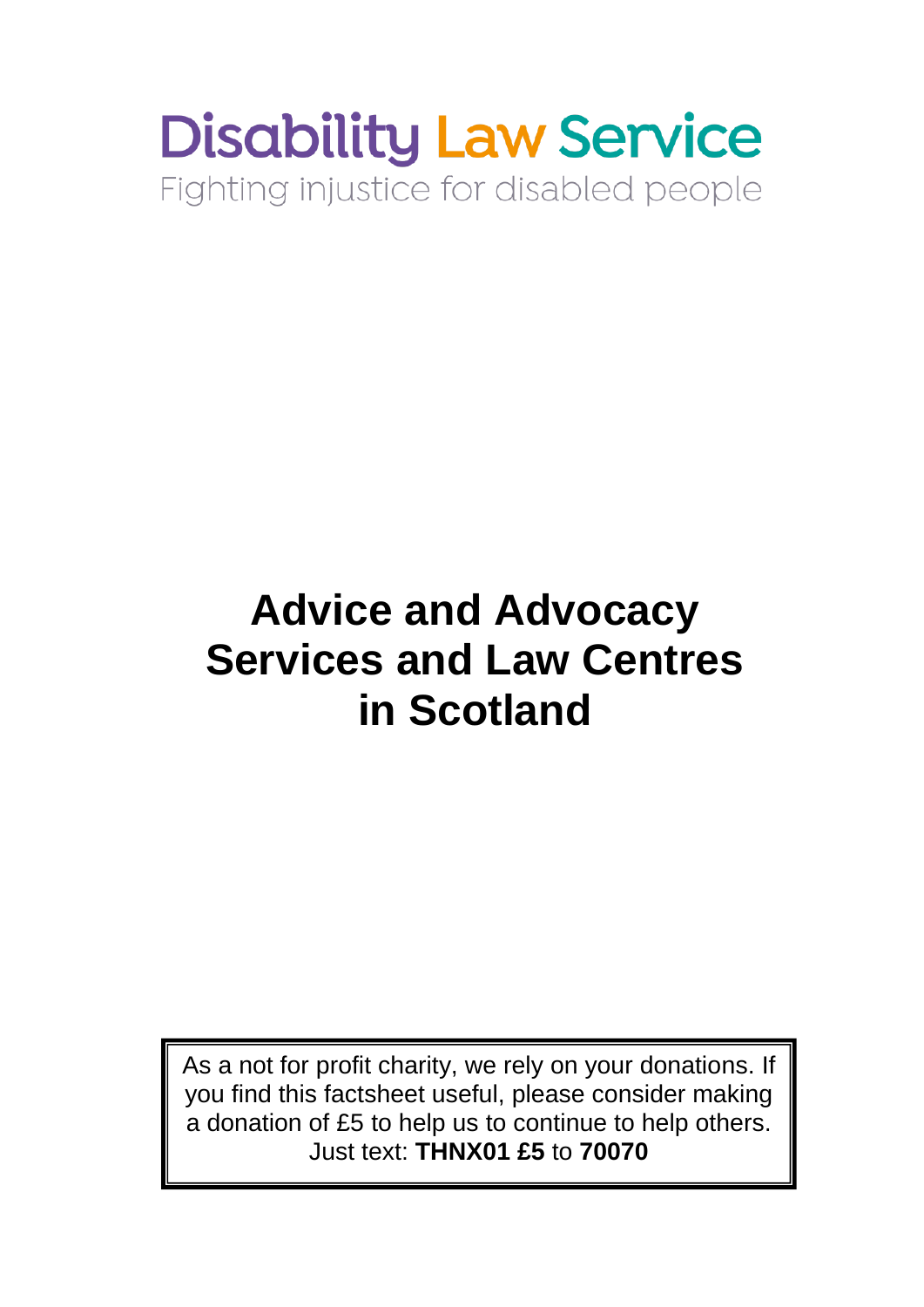## **Advice and Advocacy Services and Law Centres in Scotland**

Most Law Centres will deal with civil matters only, if your problem is to do with criminal law or there is no law centre in your area, you should contact the **Scottish Law Society** which will be able to help you find a Solicitor. It can be contacted in the following ways.

Telephone: 0131 226 7411 Website: www.lawscot.org.uk E-mail: [Lawscot@lawscot.org.uk](mailto:Lawscot@lawscot.org.uk)

Advice and advocacy services may be better for more minor issues not necessarily needing special legal knowledge. If they cannot help you they should refer you to a law centre or the Scottish law society.

NB:- Some services only deal with people from a certain area of the country or from a certain group (e.g. Students, people with learning difficulties, etc.) and most only deal with certain areas of law (employment, welfare benefits, etc.) Please make sure the service you are contacting matches your needs as far as possible.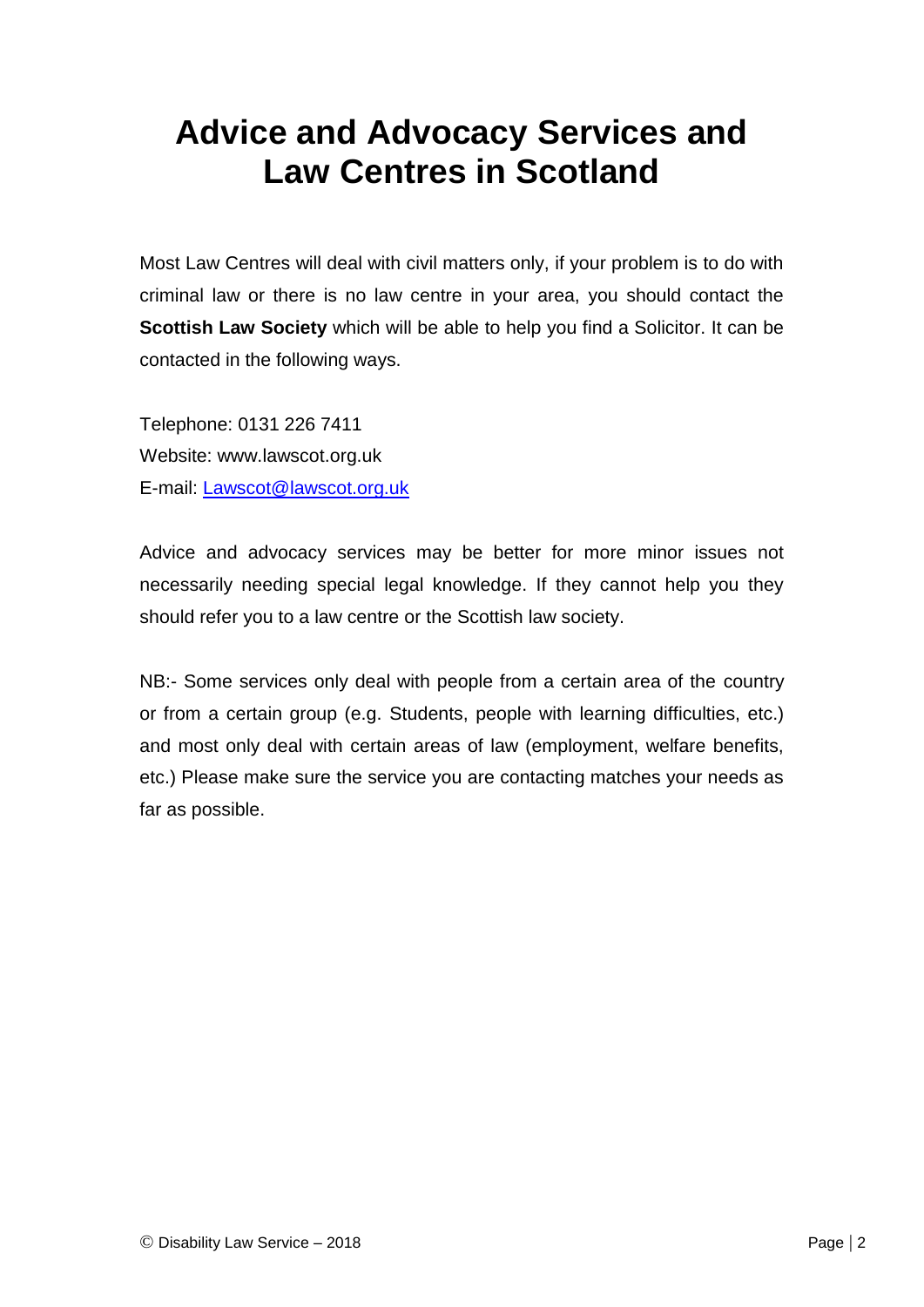#### **Advice and Advocacy services**

#### **National Organisations**

#### • **Scottish Independent Advocacy Alliance**

#### Telephone: **0131 524 1975**

Website: **[www.siaa.org.uk](http://www.siaa.org.uk/)**

The Scottish Independent Advocacy Alliance (SIAA) promotes, supports and defends the principles and practice of Independent Advocacy across Scotland. Its aim is to ensure that Independent Advocacy is available to any vulnerable person in Scotland.

#### • **Disability Information Scotland**

Telephone: **0300 323 9961**

Text: **0778 620 0707**

Website: **[www.disabilityscot.org.uk](http://www.disabilityscot.org.uk/)**

E-mail: **[info@disabilityscot.org.uk](mailto:info@disabilityscot.org.uk)**

Previously known as Update, Disability Information Scotland helps to guide people through the maze of disability information. They offer information via a telephone helpline, text and email services, their website, online Scottish Disability Directory and a range of information guides and other resources.

#### • **Lead Scotland**

#### Helpline: **0800 999 2568**

Textphone: **(18001) 0131 228 9441**

Website: **[www.lead.org.uk](http://www.lead.org.uk/)**

E-mail: **[enquiries@lead.org.uk](mailto:enquiries@lead.org.uk)**

Lead Scotland is a charity which provides learning, befriending and helpline services for disabled people and carers.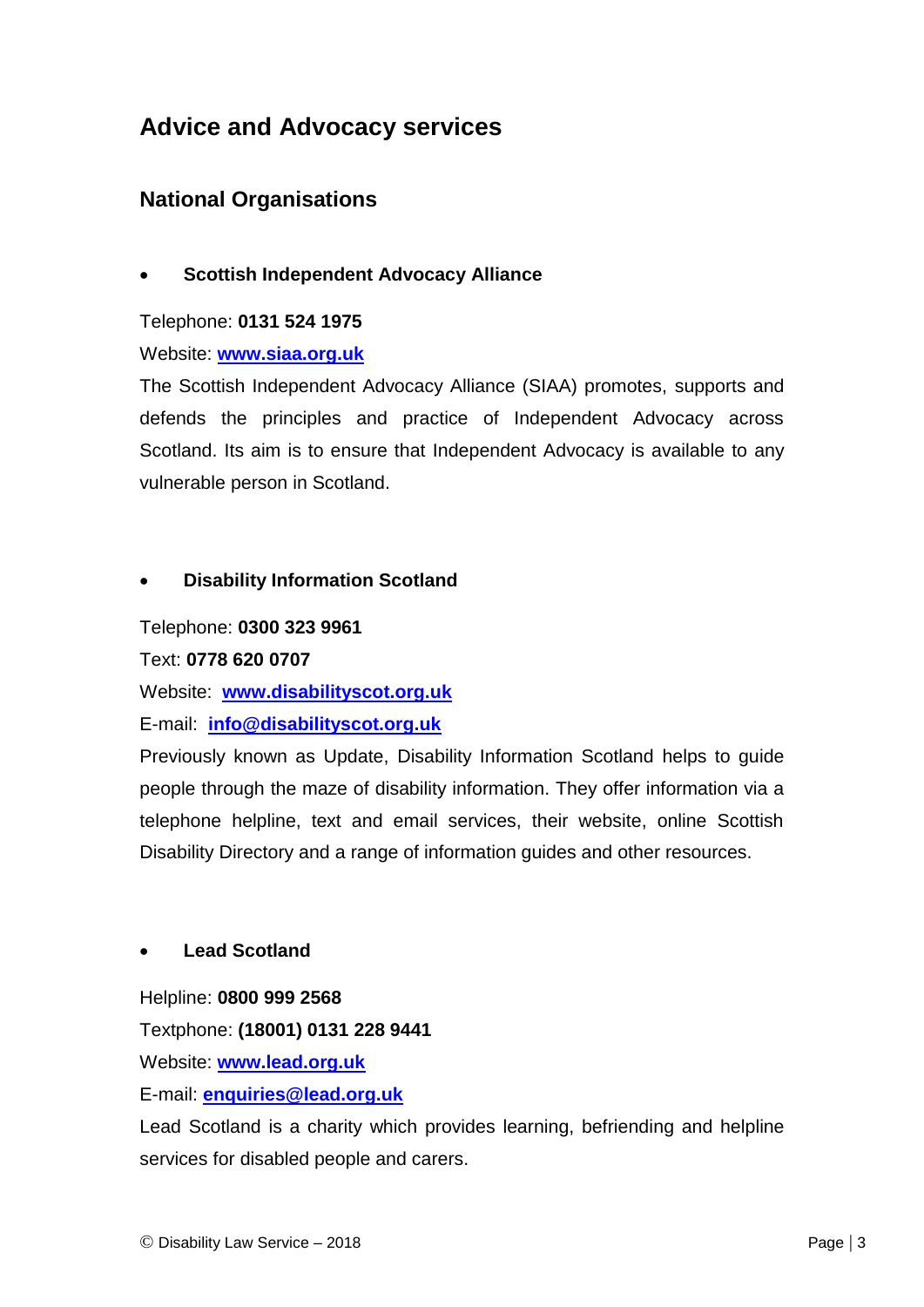#### • **Citizens Advice Scotland**

#### Website **www.cas.org.uk**

Consumer helpline: **03454 04 05 06**

There are 60 Citizens Advice Bureaux (CAB) across Scotland, offering faceto-face advice on a wide range of issues. Find your local Citizens Advice Bureau online.

#### • **Office of the Public Guardian (Scotland)**

Website: **www.publicguardian-scotland.gov.uk**

E-mail: **[opg@scotcourts.gov.uk](mailto:opg@scotcourts.gov.uk)**

Telephone: **01324 678300**

Enquiries relating to a Scottish power of attorney or an application made under the Adults with Incapacity (Scotland) Act 2000.

#### • **Patient Advice and Support Service (PASS) Scotland**

#### Website: **www.cas.org.uk/pass**

Telephone: 0800 917 2127

Free, confidential & independent advice and support for patients of the NHS in Scotland. PASS Is delivered by Citizens Advice Bureaux in Scotland.

#### • **The Scottish Information Commissioner**

Website: **[www.itspublicknowledge.info](http://www.itspublicknowledge.info/)** Telephone: **01334 464610** E-mail **[enquiries@itspublicknowledge.info](mailto:enquiries@itspublicknowledge.info)**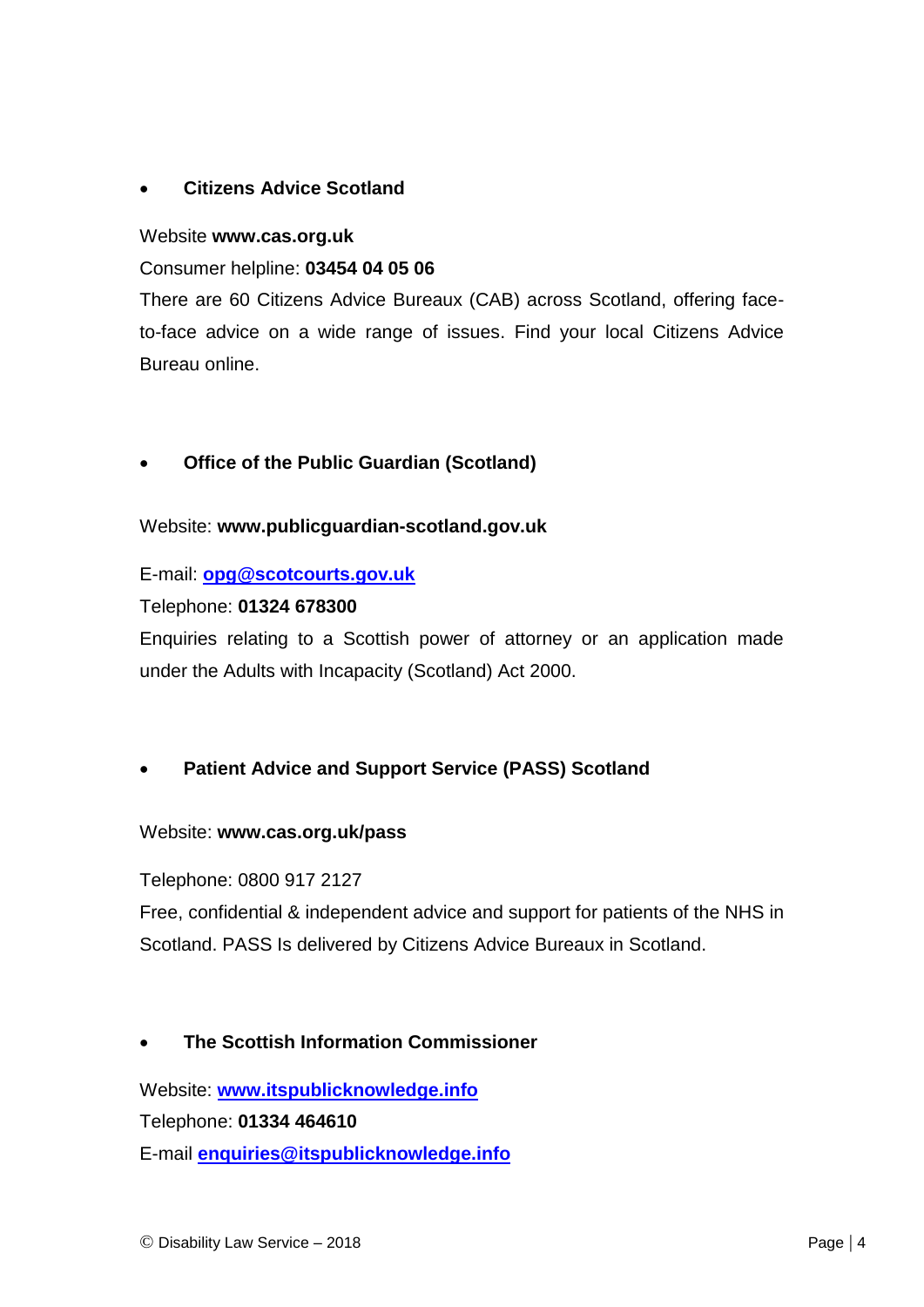The Scottish Information Commissioner is the independent public official responsible for promoting and enforcing Scotland's freedom of information (FOI) law.

#### • **Scottish Child Law Centre**

Website: **[www.sclc.org.uk](http://www.sclc.org.uk/)**

Advice Line: **0131 667 6333** (Mon-Fri 9.30am-4.00pm) Freecall Under 21s (landlines) **0800 328 8970** (mobiles) **0300 3301421** E-mail: **advice@sclsc.org.uk**

Free legal advice for and about children and young people. The Scottish Child law Centre help children and young people, their families, carers, and professionals working for and with children by providing free expert legal advice and information through their advice line, email and website.

### **Local Organisations**

• **Kindred (Edinburgh)**

#### Website: **[www.kindred-scotland.org](http://www.kindred-scotland.org/)**

#### Helpline: **0800 031 5793**

#### Email: enquiries@kindred-scotland.org

The Kindred Helpline can provide information and support on a wide range of subjects including support and information with regard to school placements, applications for trust grant funds for specialist equipment and grants required for caring, assistance with applying for benefits such as Disability Living Allowance and advocacy support for statutory meetings with health, social work, education and housing.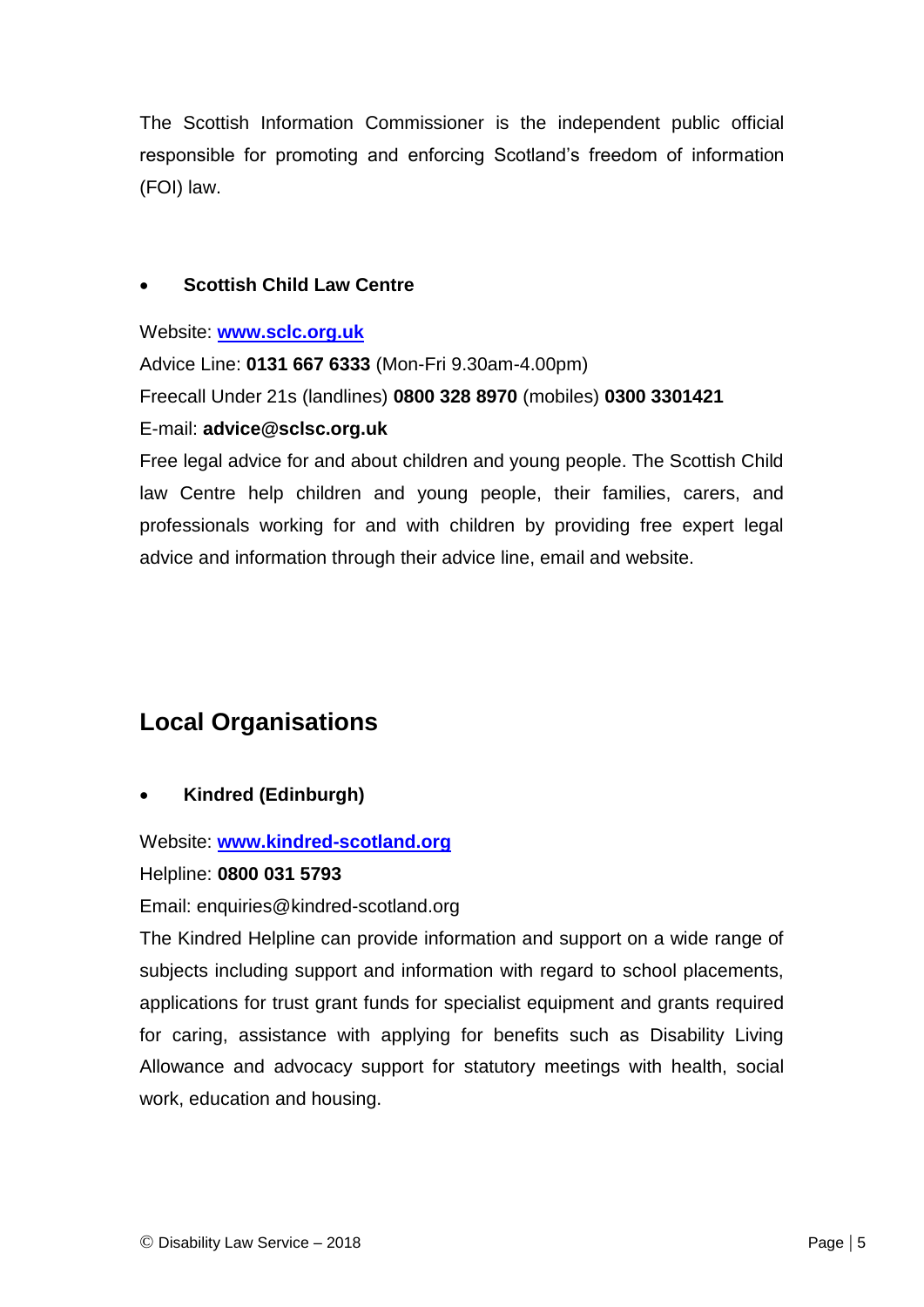#### • **Kindred (Fife)**

Website: **[www.kindred-scotland.org](http://www.kindred-scotland.org/)**

Helpline: **0800 031 5793** (option 3)

Email: FifeEnquiries@kindred-scotland.org

The Kindred Helpline team based in Dunfermiline covers the whole of Fife and provide support and information with regard to education, including school placements, applications for trust grant funds for specialist equipment and grants required for caring, assistance with applying for benefits such as Disability Living allowance, advocacy support for statutory meetings and informal parent support groups.

• **Vocal** 

Edinburgh Telephone: **0131 622 6666**  E-mail: **[centre@vocal.org.uk](mailto:centre@vocal.org.uk)**

Midlothian Telephone: **0131 663 6869** E-mail: **[midlothian@vocal.org.uk](mailto:midlothian@vocal.org.uk)**

VOCAL supports and empowers unpaid carers in Edinburgh and Midlothian through individual support, information, training and access to services.

#### • **Disabled Persons Housing Service (Aberdeen)**

Website: **[www.dphsaberdeen.org](http://www.dphsaberdeen.org/)**

Telephone: **01224 810222**

Email: **[info@dphsaberdeen.org](mailto:info@dphsaberdeen.org)**

DHPS is a local charity offering information, advice and advocacy to people with a disability, their families and carers about housing options in and around the Aberdeen area.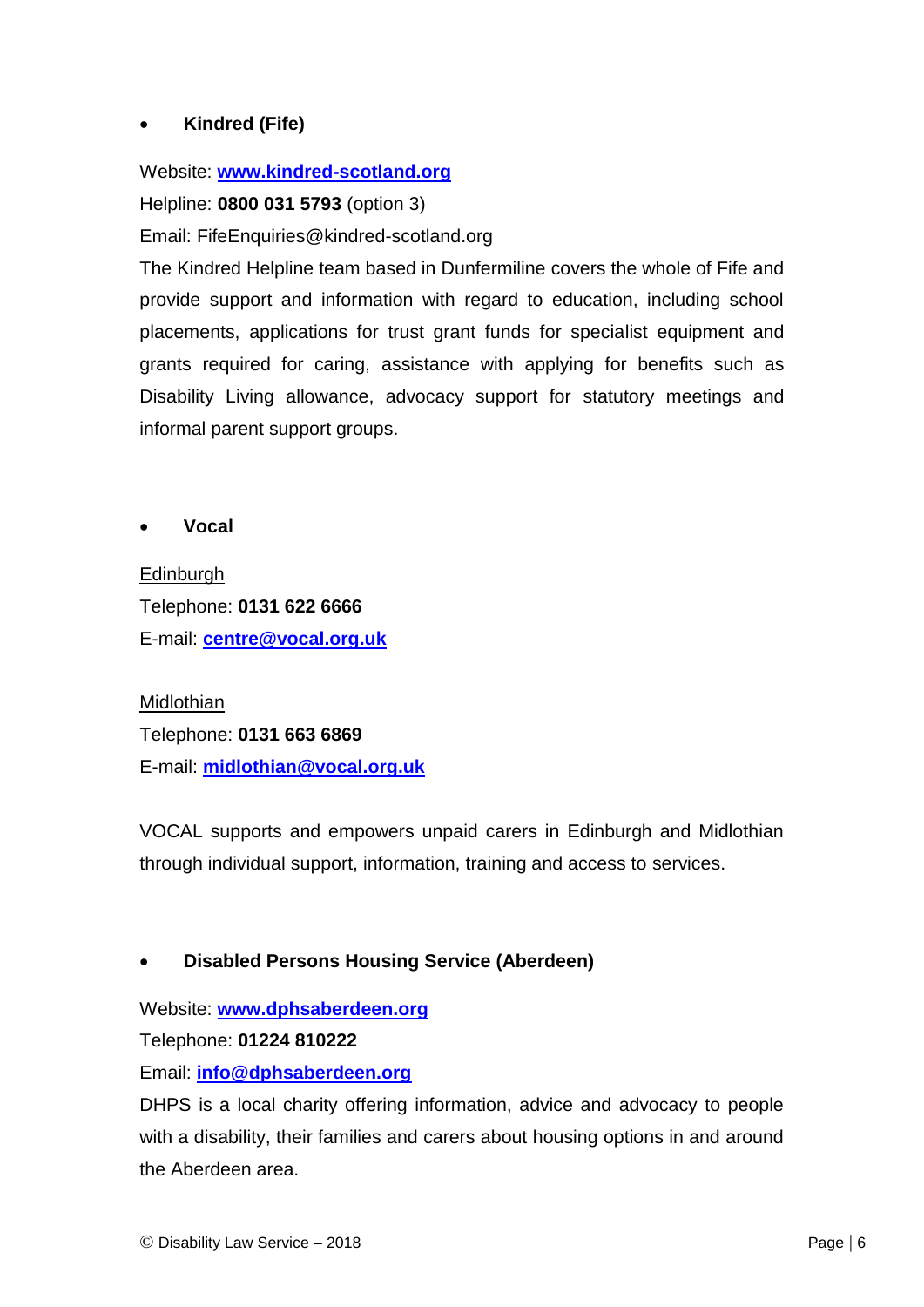#### • **Disabled Persons Housing Service (Fife)**

Website: **[www.dphsfife.org.uk](http://www.dphsfife.org.uk/)**

Telephone: **01592 803280**

Email: **[enquiries@dphsfife.org.uk](mailto:enquiries@dphsfife.org.uk)**

Provide full independent housing information, advice and support for disabled people in Fife, assisting them to find the right housing solution that meets their needs.

#### • **Glasgow Centre for Inclusive Living**

Website: **[www.gcil.org.uk](http://www.gcil.org.uk/)**

Telephone: **0141 550 4455**

Textphone: **0141 554 6482**

GCIL provide a variety of services that support disabled people in Glasgow. They can assist on; people managing their own support arrangements using direct payments, training for personal assistants and their employers, housing information, advice and advocacy, employment and training opportunities for disabled people.

#### • **Lothian Centre for Inclusive Living**

Website: **[www.lothiancil.org.uk](http://www.lothiancil.org.uk/)**

Telephone: **0131 475 2350**

Minicom: **0131 475 2463**

LCiL offers information and advice on independent living support, payroll services, training services for disabled employers and personal assistants, access to work for individuals, employers and support organisations and living and work choices information.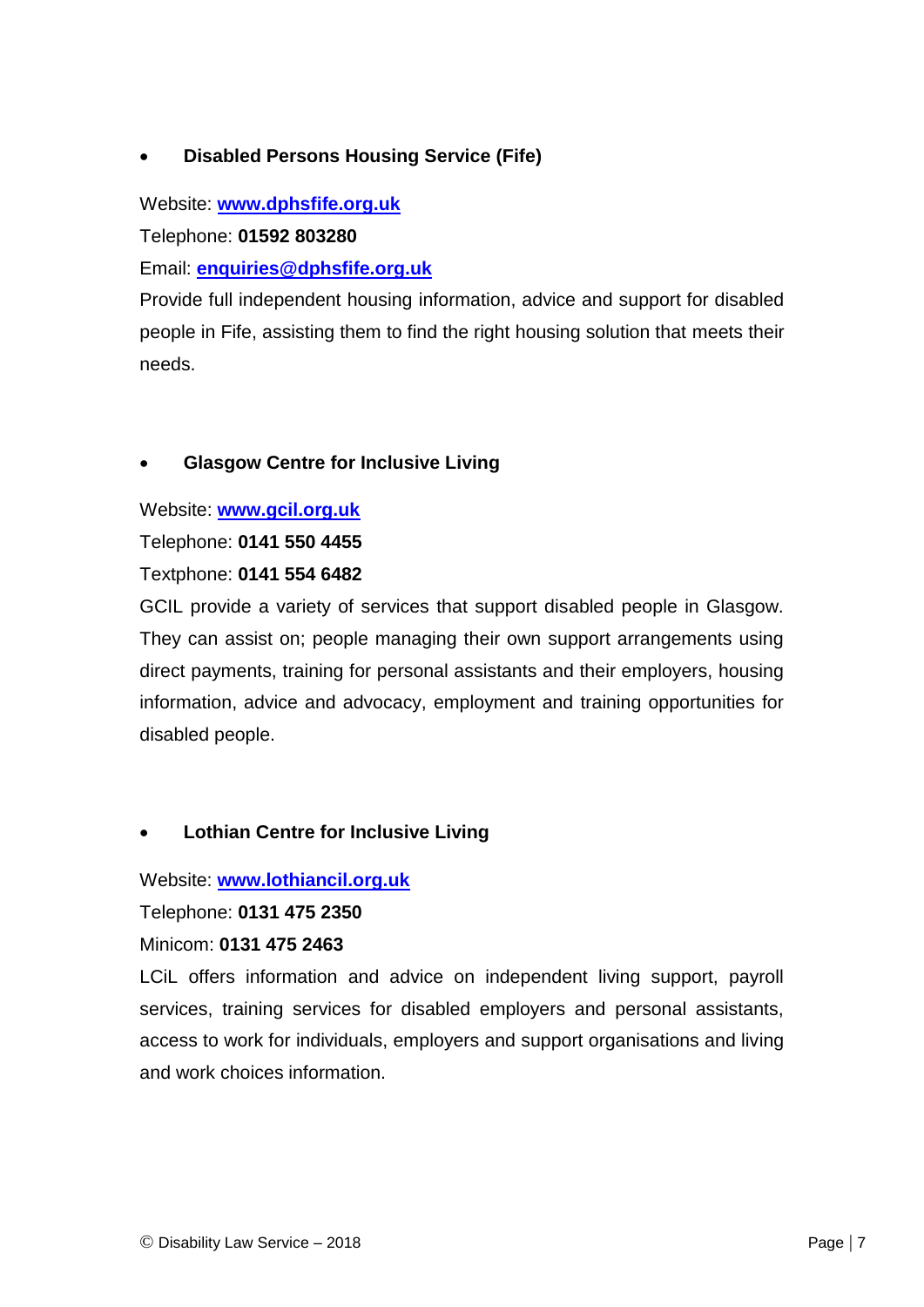#### • **The Action Group** (East Central Scotland)

Website: **[www.actiongroup.org.uk](http://www.actiongroup.org.uk/)**

Telephone: **0131 475 2315**

E-mail: [info@actiongroup.org.uk](mailto:info@actiongroup.org.uk)

The Action Group offers advice and information on welfare rights and financial inclusion, children and adult transition, housing and community support services, self-directed support and money advice for children and adults with support needs and learning difficulties.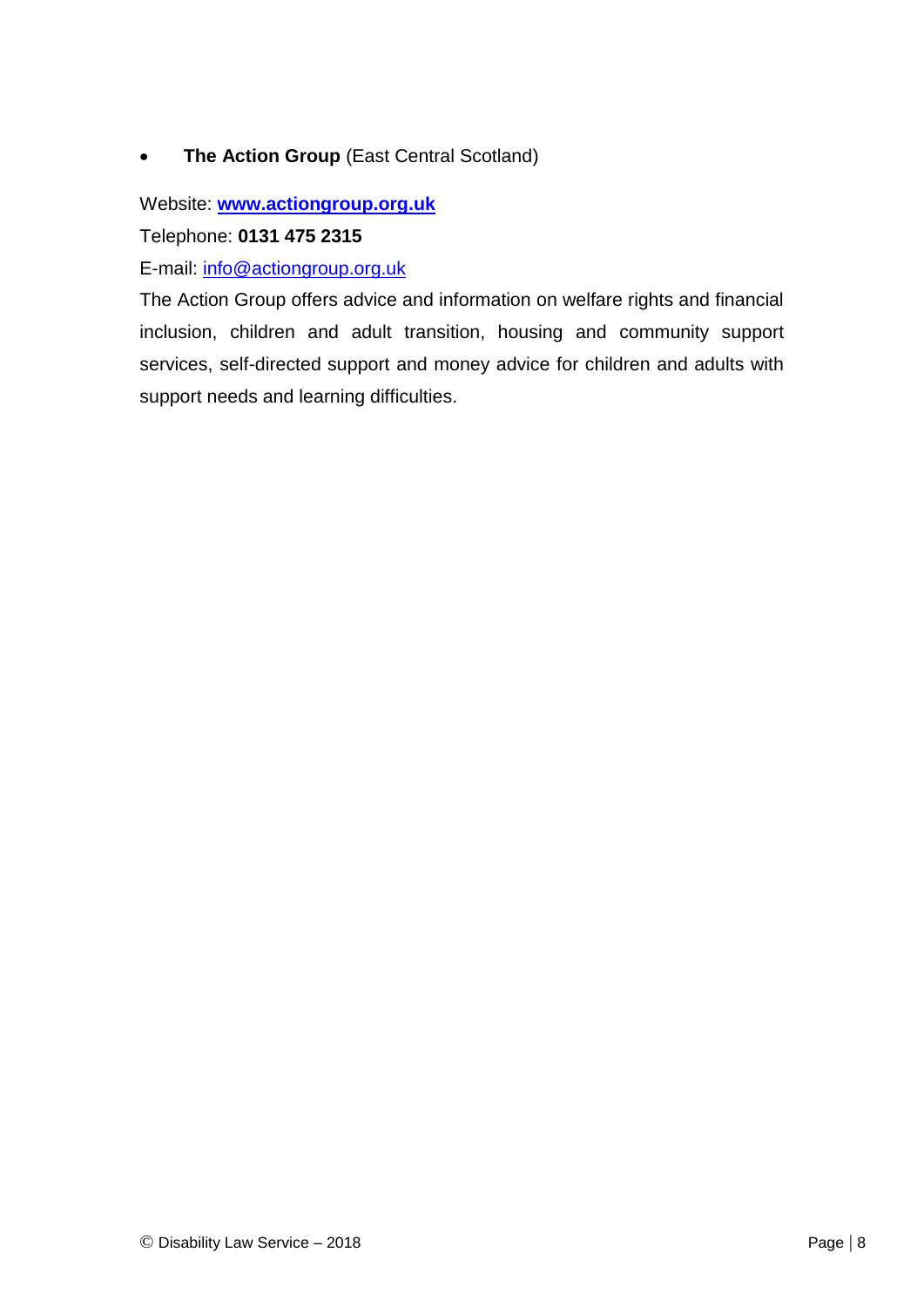#### **Law Centres**

#### • **Legal Services Agency**

Website: **[www.lsa.org.uk](http://www.lsa.org.uk/)**

Telephone: **0800 316 8450** / **01471 353 3354**

E-mail: **[lsa@btconnect.com](mailto:lsa@btconnect.com)**

LSA is a Law Centre and Charity which provides skilled legal advice, assistance and representation to vulnerable people and those who would otherwise find it difficult to get legal advice. They have offices in Glasgow (central and Royston), Edinburgh and Greenock.

#### • **Dundee North Law Centre**

101 Whitfield Drive, Dundee, DD4 0DX,

Telephone: **01382 307230**

#### E-mail: **reception@dundeenorthlawcentre.co.uk**

Free legal advice, assistance and representation services for residents of Mid Craigie, Linlathen, Whitfield, Kirkton, Ardler, Mill o'Mains, Charleston, Maxwelltown and South Hilltown, Lochee, Fintry.

#### • **Edinburgh University Legal Advice Centre**

Website: **[www.freelegaladvice.ed.ac.uk](http://www.freelegaladvice.ed.ac.uk/)**

Telephone: **0800 073 0150**

E-mail: **[freelegaladvice@ed.ac.uk](mailto:freelegaladvice@ed.ac.uk)**

The legal advice centre delivers pro bono legal services to members of the public living in and around the Edinburgh area. They provide advice and assistance on company & commercial, contract, disputes, employment, family, property, intellectual property, landlord and tenant, wills and inheritance, personal injury.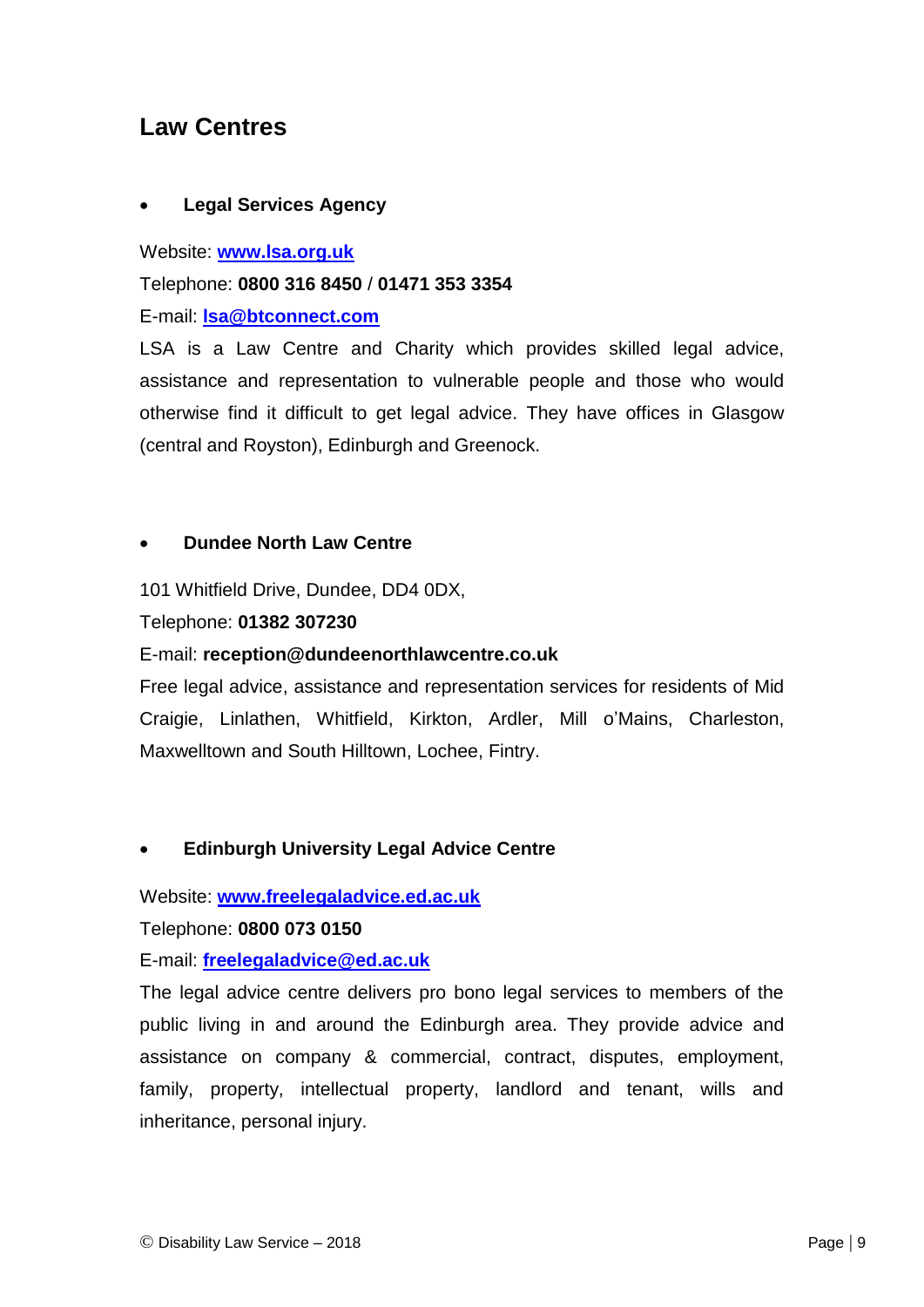#### **Ethnic Minorities Law Centre**

Website: **[www.emlc.org.uk](http://www.emlc.org.uk/)**

Telephone (Glasgow): **0141 204 2888**

Telephone (Edinburgh): **0131 229 2038** 

ELMC provides legal advice and representation to individuals from Scotland's Minority Ethnic Communities. Specialist areas of law include immigration and asylum, employment and discrimination.

#### • **Fife Law Centre**

Ore Valley Business Centre, Lochgelly, Fife, KY5 9AF Telephone: **01592 786 710** Website: **[www.fifelawcentre.co.uk](http://www.fifelawcentre.co.uk/)** E-mail: **[info@fifelawcentre.co.uk](mailto:info@fifelawcentre.co.uk)**

The law centre can assist you if you have mortgage or rent arrears and are threatened by eviction, if you have complex welfare benefits issues such as an appeal to Upper Tribunal or overpayment of benefits. Fife Law Centre can provide assistance with adults with incapacity, child law, criminal injuries compensation, rights for refugees and migrants, persons in insecure immigration situation and other miscellaneous issues.

#### • **South East Glasgow Law & Money Advice Services**

#### Website: **[www.castlemilklawcentre.co.uk](http://www.castlemilklawcentre.co.uk/)**

The South East Glasgow Law and Money Advice Services off free and confidential legal advice in the following areas: benefits, compensation, consumer issues, discrimination/human rights, employment, family and relationships and housing. Check the website for your nearest centre.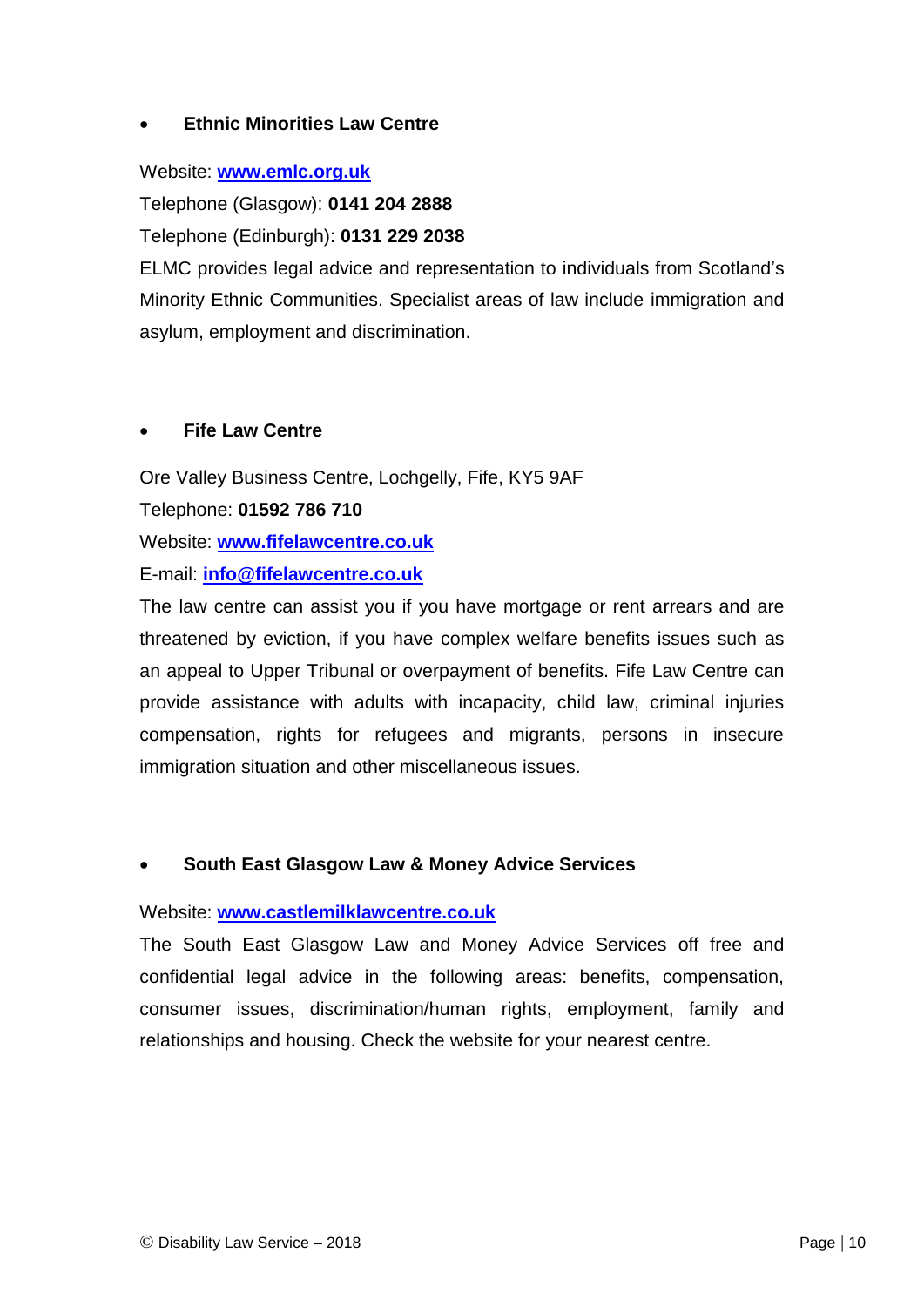#### • **Drumchapel Law and Money Advice Centre**

Unit 1, KCEDG Commercial Centre, Ladyloan Place, Drumchapel, Glasgow, G15 8LB

Telephone: **0141 944 0507**

Website: **[www.dmac.btck.co.uk](http://www.dmac.btck.co.uk/)**

E-mail: **[admin@d-mac.org.uk](mailto:admin@d-mac.org.uk)**

DMAC offer advice, advocacy, information and representation on various issues including welfare benefits entitlement, rent arrears and debt counselling.

#### • **Govan Law Centre**

Orkney Street Enterprise Centre (Units 4 & 6), 18-20 Orkney Street, Glasgow, G51 2BZ

Telephone: **0141 440 2503**

Website: **[www.govanlc.blogspot.com](http://www.govanlc.blogspot.com/)**

Govan Law Centre offers advice and assistance in consumer, debt, education, employment and housing.

#### • **Advice Renfrewshire**

Website: **advicerenfrewshire.org**

Telephone: **0808 1642922**

Find free, confidential, impartial advice in Renfrewshire.